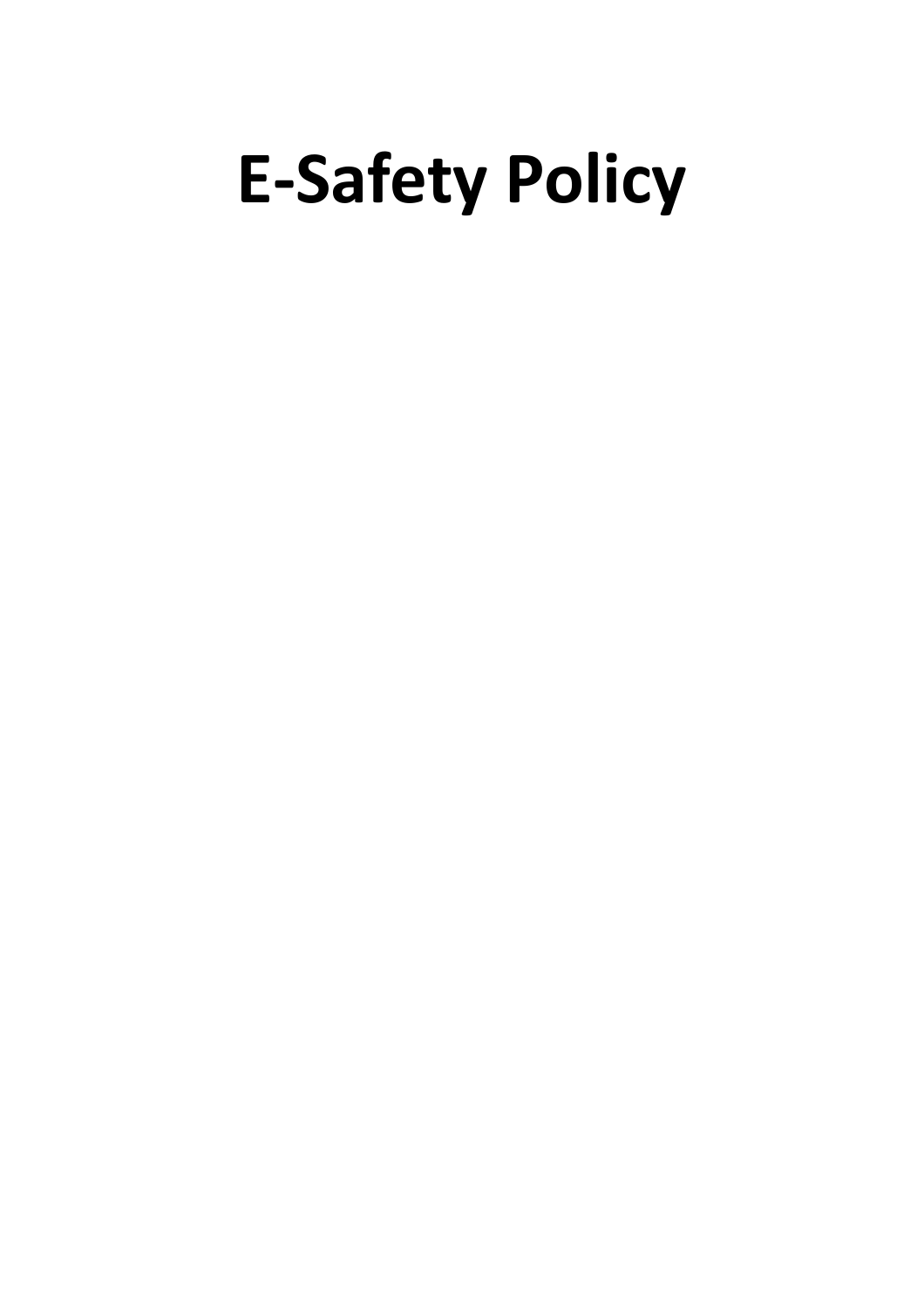# **Scope of the Policy**

This policy sets outlines the role of the school in ensuring that pupils are kept safe on-line in school.

Although the school will take care to prevent pupils being exposed to risk while online and connected in school time, the school recognises that use of the Internet outside school is now widespread. Pupils therefore need educating as to the potential risk of using the Internet, and need to acquire skills and strategies to keep themselves safe.

This document:

 Identifies the key people and their roles and responsibilities. Outlines the strategy in which the school will endeavour to keep its pupils safe from harm, both by electronic protection, and by education of pupils and parents Identifies the procedures to follow in the case of an incident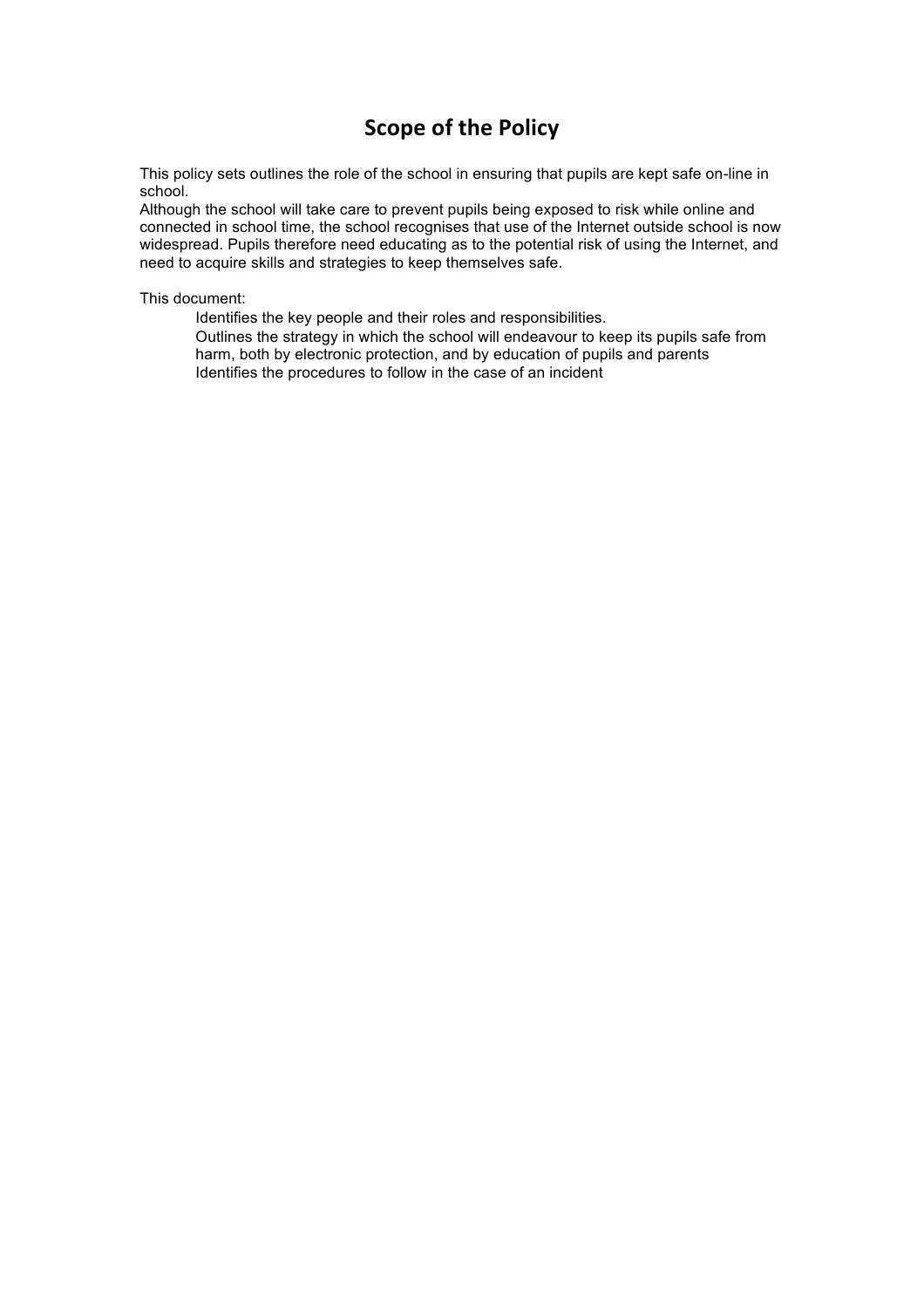Roles and Responsibilities

#### **The Appointed E-Safety Governor is XXXXXXXXXXX**

Their role includes:

 Meeting with the E-Safety Co-ordinator on a regular basis Regular monitoring of e-safety incident logs Regular monitoring of filtering/change control logs Reporting to relevant Governors committee meetings

#### **The E-Safety Coordinator is XXXXXXXXXX**

Their role includes the following:

Leading the school e-safety committee

 Day to day responsibility for e-safety issues with a leading role in establishing and reviewing the school e-safety policies and documentation

 Ensuring that all staff are aware of the policy and the procedures that need to be followed in the event of an e-safety incident taking place.

Providing training and advice for staff

 To liaise with the Local Authority and other agencies if and when required To work with school ICT technical staff on e-safety

 To receive reports of e-safety incidents and maintain a log of incidents to inform future e-safety policy and practice

 To meet regularly with E-Safety Governor to ensure Governing body is kept aware of current

 Attends relevant meeting (committee) of Governors to inform Governors Report regularly to Senior Leadership Team

## **Headteacher and Senior Leaders:**

The Headteacher has overall responsibility for ensuring the safety of members of the school community. However, the day-to-day responsibility for e-safety will be delegated to the E-Safety Co-ordinator. The SLT will receive regular monitoring reports from the E-Safety Coordinator and attend the regular meeting as part of the E-Safety Meeting

#### **The Designated person for child protection is XXXXXXXXXXXXXX**

They will work with the E-Safety Co-ordinator drawing on each other's experience and expertise in order to ensure that pupils are kept safe, and should be aware of the potential for serious child protection issues to arise from:

 sharing of personal data access to illegal / inappropriate materials inappropriate on-line contact with adults / strangers potential or actual incidents of grooming cyber-bullying

#### **E-Safety Committee**

The Following people make up the e-safety committee and shall meet every half term to discuss the E-safety Co-ordinators report Headteacher SMT Rep Teaching Assistant Rep<br>Child Protection Co-ordinator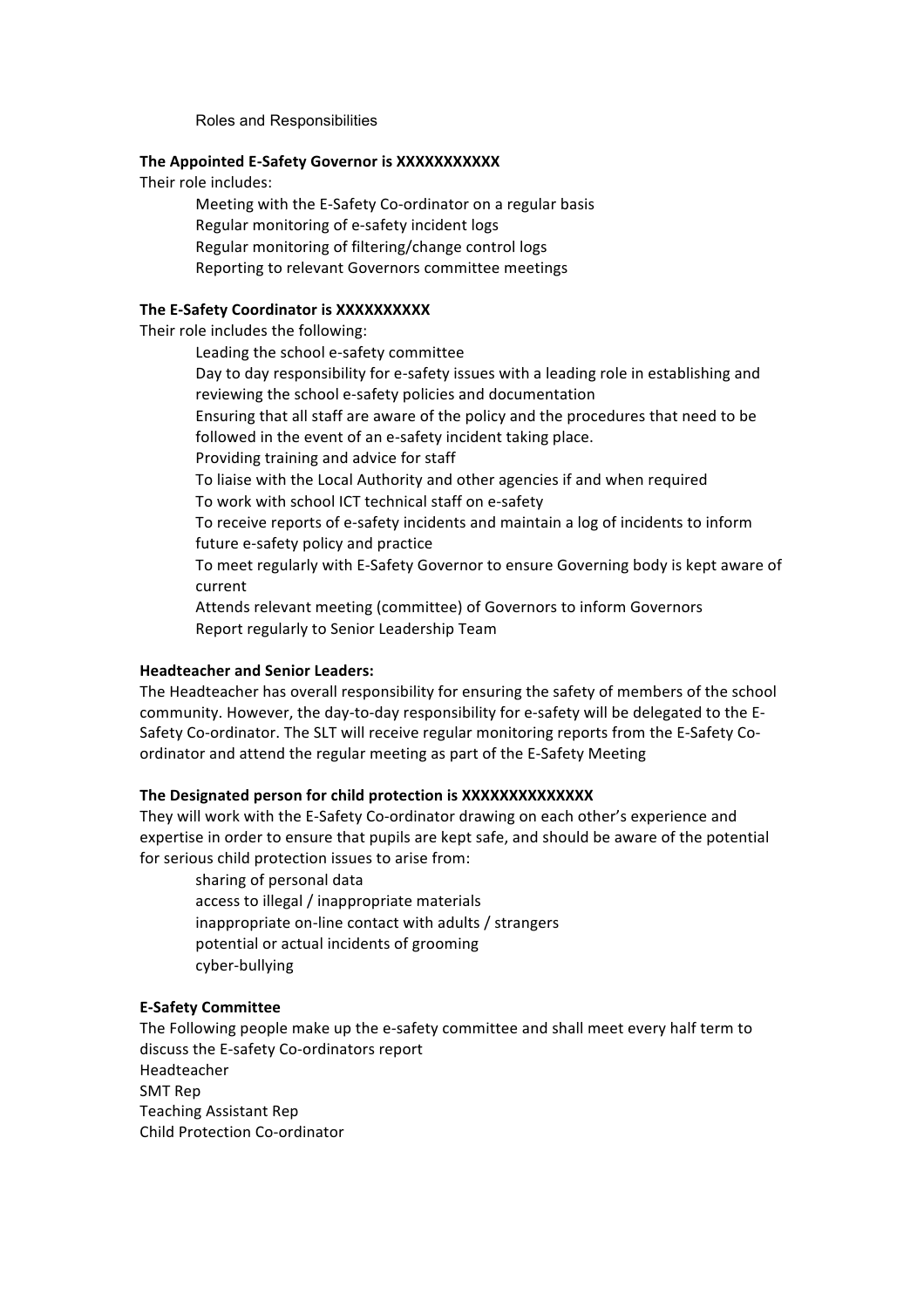# **Statement of Policy**

# **Education for Pupils**

Keeping children safe online is critically all about education. Although filters are in place to protect pupils whilst in school, this is only a small percentage of the time that a child is potentially on-line. Schools must play their part in educating pupils in how to negotiate the Internet without the safety net of filtering in place. This is the same principle as guides Stranger-Danger and Road Safety. It is about developing risk strategies and responses to threats – potential or real.

The School will provide E-Safety education in the following ways:

- A planned e-safety programme as part of ICT / PHSE / other lessons, with key themes regularly revisited covering all communication technologies where there is a safety risk
- Key e-safety messages should be reinforced as part of a planned programme of assemblies (with parents invited to share)
- Pupils should be taught in all lessons to be critically aware that not everything they access on-line is truthful or valid and be taught to check the accuracy of information Pupils should be included in the roll out and review process for the pupil AUP and encouraged to adopt and promote safe and responsible use of ICT, the internet and mobile devices both within and outside school
- Pupils should be taught to acknowledge the source of information used and to respect copyright when using material accessed on the internet
- Rules for use of ICT systems and the internet will be posted in all rooms regardless of if computers are in use there, as the use of mobile devices mean that the Internet is accessible across the site
- Staff should act as good role models in their use of ICT, the internet and mobile devices

## **Education for Parents / Carers**

Educating parents is key if children are to develop strategies to deal with the potential risks of the Internet. Parents perception of risk is often limited and badly informed. Scare stories in the media often cause parents un-necessary concerns, whilst obscuring real issues and risks. The School attempts to provide as much useful information as possible to help parents keep their children safe online outside of the school. This is open to carers and extended family such as grandparents as well.

This is done by

Letters, newsletters, web site, VLE

Parents evenings

Assemblies and events

Of course all members of staff are happy to provide support to parents but they are obliged to refer any contact if they suspect that there may be e-safety concerns.

## **Education & Training for Staff**

It is essential that all staff receive e-safety training and understand their responsibilities, as outlined in this policy. Training will be offered as follows:

A planned programme of formal e-safety training will be made available to staff. An audit of the e-safety training needs of all staff will be carried out regularly. It is expected that some staff will identify e-safety as a training need within the performance management process.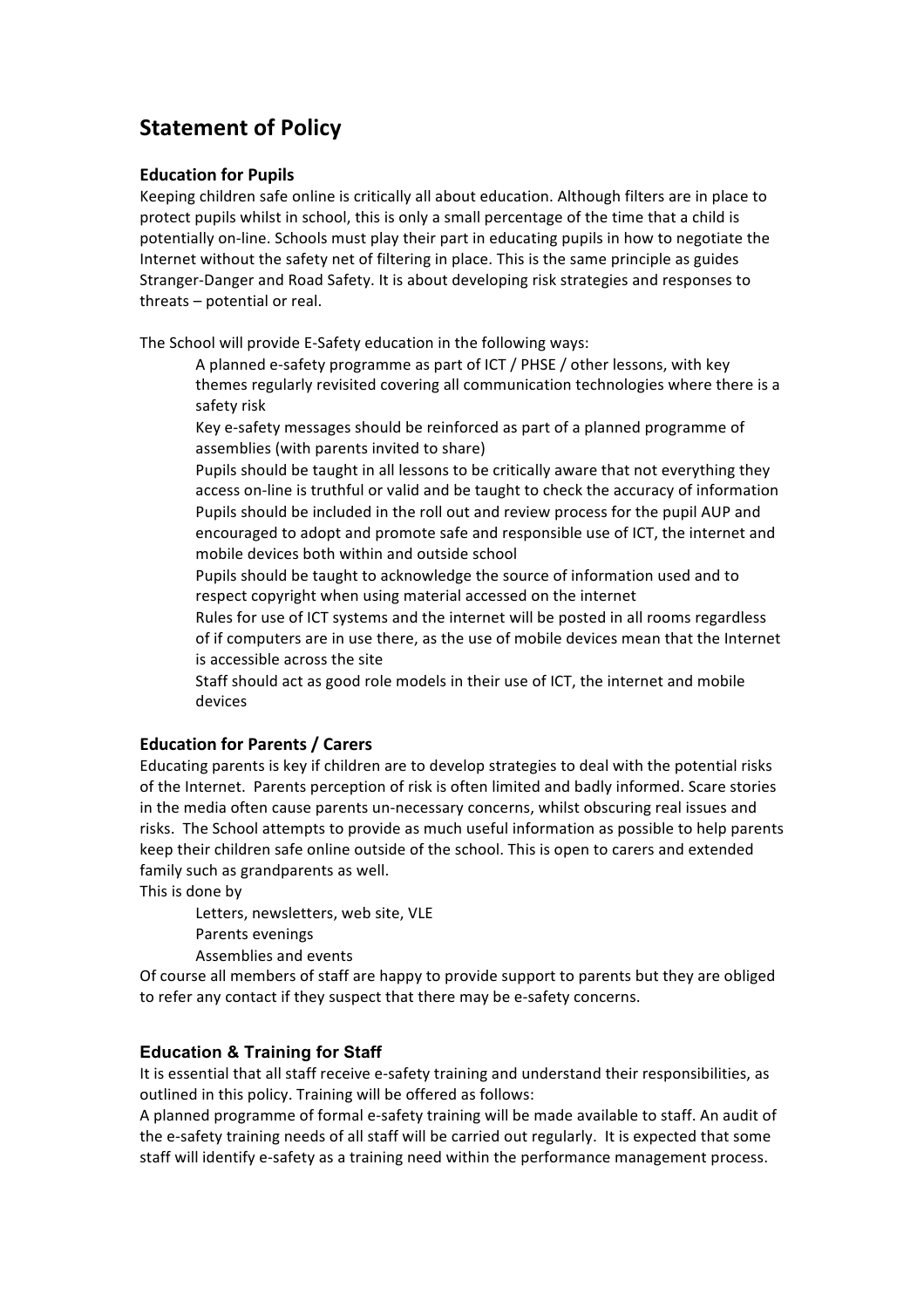All new staff should receive e-safety training as part of their induction programme, ensuring that they fully understand the school e-safety policy and Acceptable Use Policies

 This E-Safety policy and its updates will be presented to and discussed by staff prior to adoption, and as part of on-going review

 The School will seek to provide the best advice on practice to support E-Safety training as required to individuals and groups

## **Training for Governors**

 Governors should undertake e-safety training / awareness sessions both individually for nominated persons, and as a body, in order to discharge its responsibilities as in the 2012 OfSTED Handbook

*Inspectors should consider (paragraph 118); types, rates and patterns of bullying and the effectiveness of the school's actions to prevent and tackle all forms of bullying and harassment – this includes cyberbullying and prejudice based bullying related to special educational need, sexual orientation, sex, race, religion and belief, gender reassignment or disability.*

*The grade descriptor for outstanding includes "Pupils are fully aware of different forms of bullying, including cyberbullying and actively try to prevent it from occurring. They understand clearly what constitutes unsafe situations and are highly aware of how to keep themselves and others safe, including in relation to e-safety.*

## **E-Security**

The School will take all reasonable steps to maintain a safe and secure environment

 School ICT systems will be managed in ways that ensure that the school meets the esafety technical requirements outlined in the relevant Local Authority E-Safety Policy and guidance

 There will be regular reviews and audits of the safety and security of school ICT systems

 Servers, wireless systems and cabling must be securely located and physical access restricted

 All users will have clearly defined access rights to school ICT systems. Details of the access rights available to groups of users will be recorded by the Network Manager (or other person) and will be reviewed, at least annually, by the E-Safety Committee (or other group).

 All users will sign an appropriate Acceptable Use Policy before using the Internet. The "master / administrator" passwords for the school ICT system, used by the Network Manager (or other person) must also be available to the Headteacher or other nominated senior leader and kept in a secure place (e.g. school safe) All users are responsible for the security of their username and password, must not allow other users to access the systems using their log on details and must immediately report any suspicion or evidence that there has been a breach of security.

 The school maintains and supports the managed filtering service provided by LA In the event of Technical Support (or other person) needing to switch off the filtering for any reason, or for any user, this must be logged and carried out by a process that is agreed by the Headteacher (or other nominated senior leader). Any filtering issues should be reported immediately to LA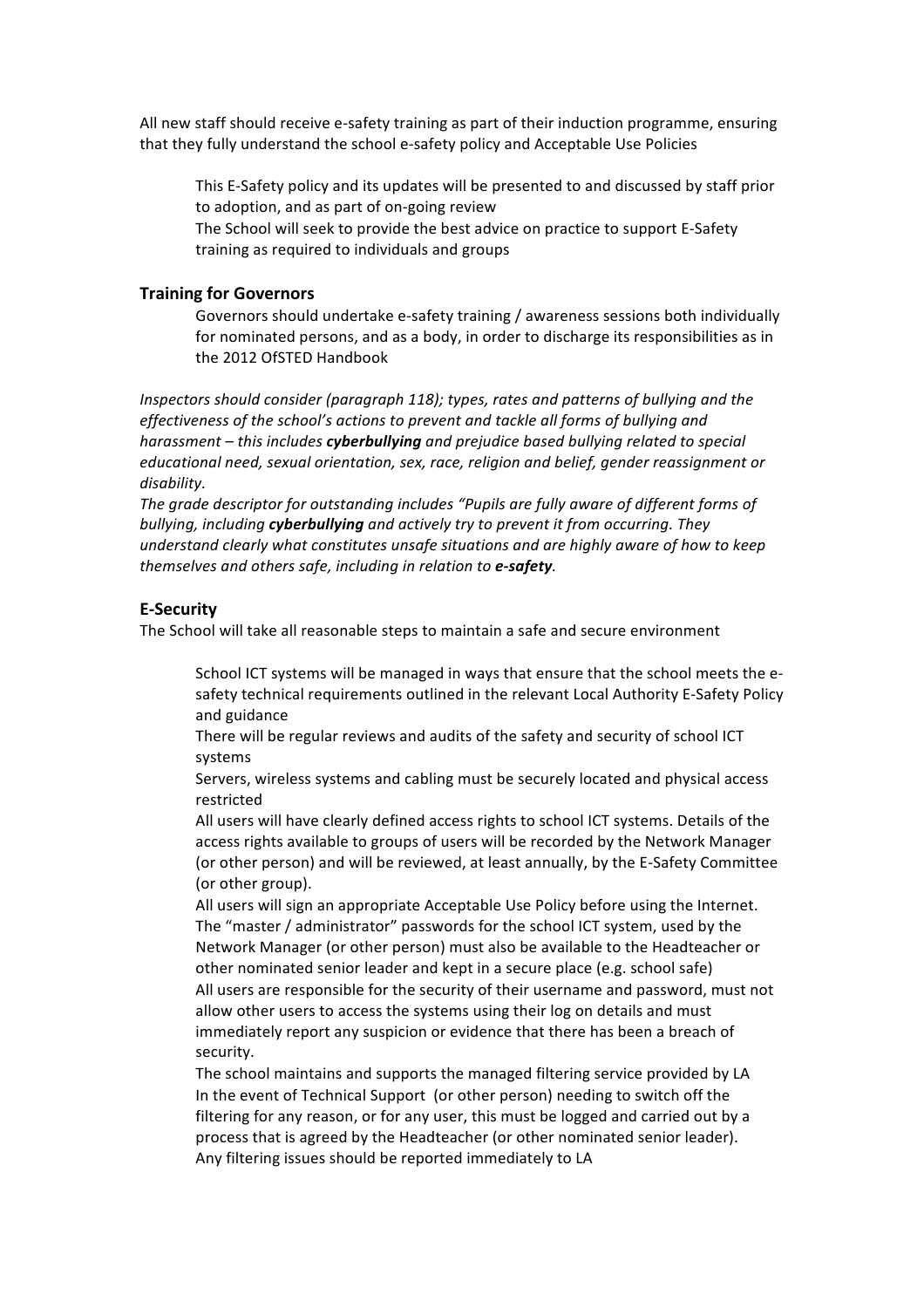Requests from staff for sites to be removed from the filtered list will be considered by the LA via their support mechanism for doing so

 School ICT technical staff regularly monitor and record the activity of users on the school ICT systems and users are made aware of this in the Acceptable Use Policy Any actual / potential e-safety incident should be reported to the relevant person/s which in most cases will include the e-safety co-ordinator unless there are concerns about their conduct in which case it should be escalated to involve SMT or the Headteacher

An agreed policy is in place "Laptop AU Policy" regarding the extent of personal use that users (staff / Pupils / community users) and their family members are allowed on laptops and other portable devices that may be used out of school.

 staff are forbidden from installing programmes on school workstations / portable devices.

 staff must only use approved, encrypted memory sticks to store/transfer information

 The school infrastructure and individual workstations are protected by up to date virus software.

 Personal data can not be sent over the internet or taken off the school site unless safely encrypted or otherwise secured, as per Data Policy

#### **Safe Use of Digital Photographic and Video images**

The use of digital imaging technologies has significant benefits to learning, allowing Staff and Pupils instant use of images that they have recorded themselves or downloaded from the internet. However, Staff and Pupils need to be aware of the risks associated with sharing images and with posting digital images on the internet. Those images may remain available on the internet forever as part of a digital footprint, and may cause harm or embarrassment to individuals in the short or longer term. There are many reported incidents of employers carrying out internet searches for information about potential and existing employees. Staff should be aware of, and understand the schools policy on Staff use of Social Networks

 When using digital images, staff should inform and educate pupils about the risks associated with the taking, use, sharing, publication and distribution of images. In particular they should recognise the risks attached to publishing their own images on the internet e.g. on social networking sites.

 Staff are allowed to take digital/video images to support educational aims, but must follow school policies concerning the sharing, distribution and publication of those images. Those images should only be taken on school equipment, the personal equipment of staff should not be used for such purposes.

 Care should be taken when taking digital/video images that Pupils are appropriately dressed and are not participating in activities that might bring the individuals or the school into disrepute.

 Pupils must not take, use, share, publish or distribute images taken in school, of others, without permission of the subject and the school.

 Photographs published on the website, or elsewhere that include Pupils will be selected carefully and will comply with good practice guidance on the use of such images.

 Students' / Pupils' full names will not be used anywhere on a website or blog, particularly in association with photographs.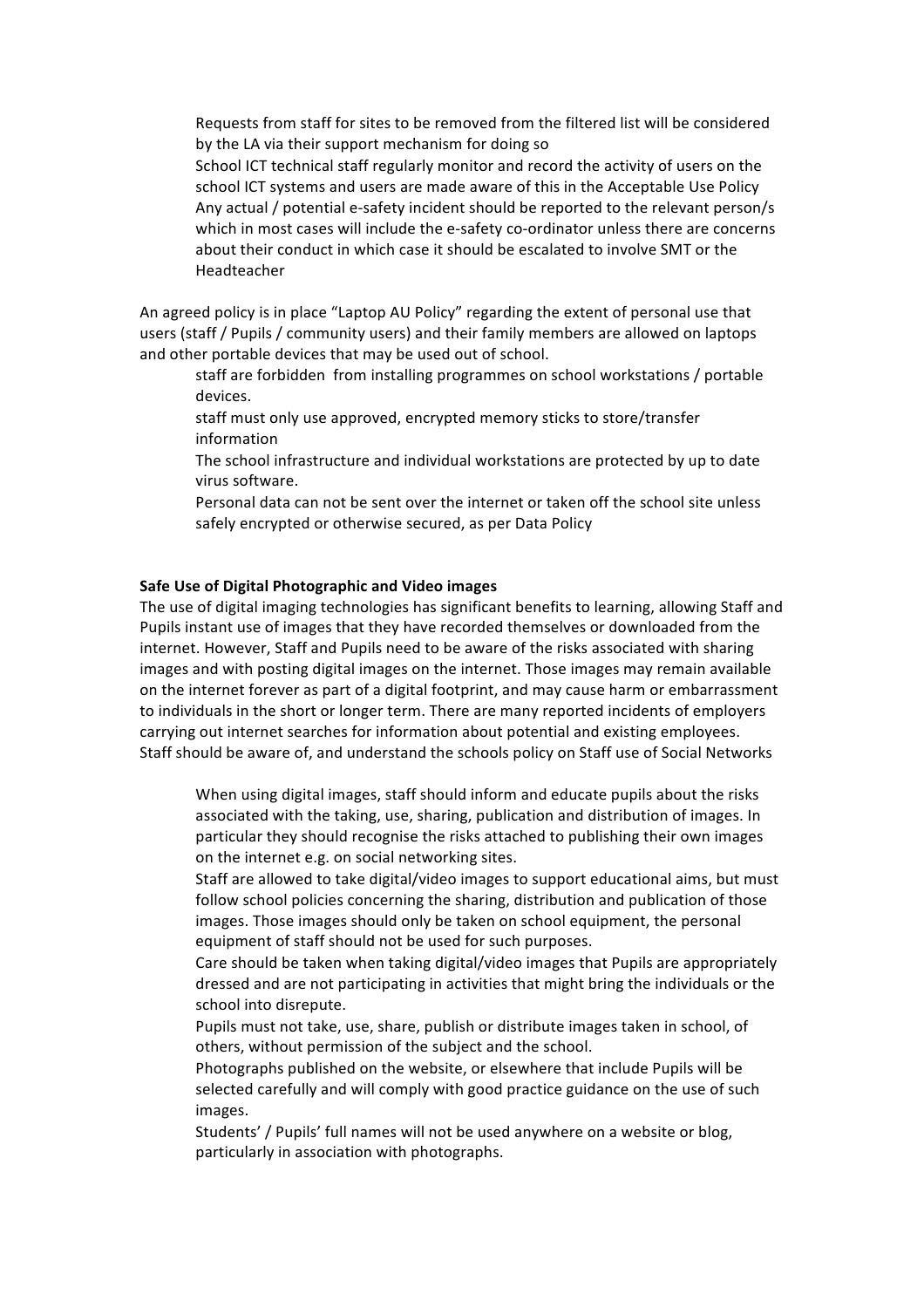Written permission from parents or carers will be obtained before photographs of Pupils are published on the school website

 Student's / Pupil's work can only be published with the permission of the student / pupil and parents or carers

## **Data Protection**

Personal data will be recorded, processed, transferred and made available according to the Data Protection Act 1998 which states that personal data must be:

 Fairly and lawfully processed Processed for limited purposes Adequate, relevant and not excessive Accurate Kept no longer than is necessary Processed in accordance with the data subject's rights Secure Only transferred to others with adequate protection.

Staff must ensure that they take care at all times to ensure the safe keeping of any critical data, minimising the risk of its loss or mis-use. They must

 Store personal or critical data only on secure password protected computers and other devices, ensuring that they are properly "logged-off" at the end of any session in which they are using personal data.

 Transfer data using encryption and secure password protected devices such as USB sticks

Once data has been transferred or its use is complete the data must be *securely* deleted from the device

## **E-Communication**

The School provides all staff with an e-mail account for use in connection with their duties. It is expected that users of the system recognise that they are representing the school in any correspondence they undertake via this system and therefore have a duty to act with due care and regard to their actions.

Users of the system should be aware of the following

 The school email system may be regarded as safe and secure. It is virus checked and monitored, and should be used in all school related communications.

Personal e-mail accounts should be used for private communications.

 Personal e-mail accounts should not be accessed on the school systems unless permission is given to do so outside of teaching times

E-mail and internet communications may be monitored

 All users must immediately report, to the nominated person – in accordance with the school policy, the receipt of any email that makes them feel uncomfortable, is offensive, threatening or bullying in nature and must not respond to any such email. Any digital communication between staff and Pupils or parents / carers (email, VLE etc) must be professional in tone and content. These communications may only take place on official (monitored) school systems. Personal email addresses, text messaging or public chat / social networking programmes must not be used for these communications.

 Whole class e-mail addresses will be used at KS1, while Pupils at KS2 and above will be provided with individual school email addresses for educational use.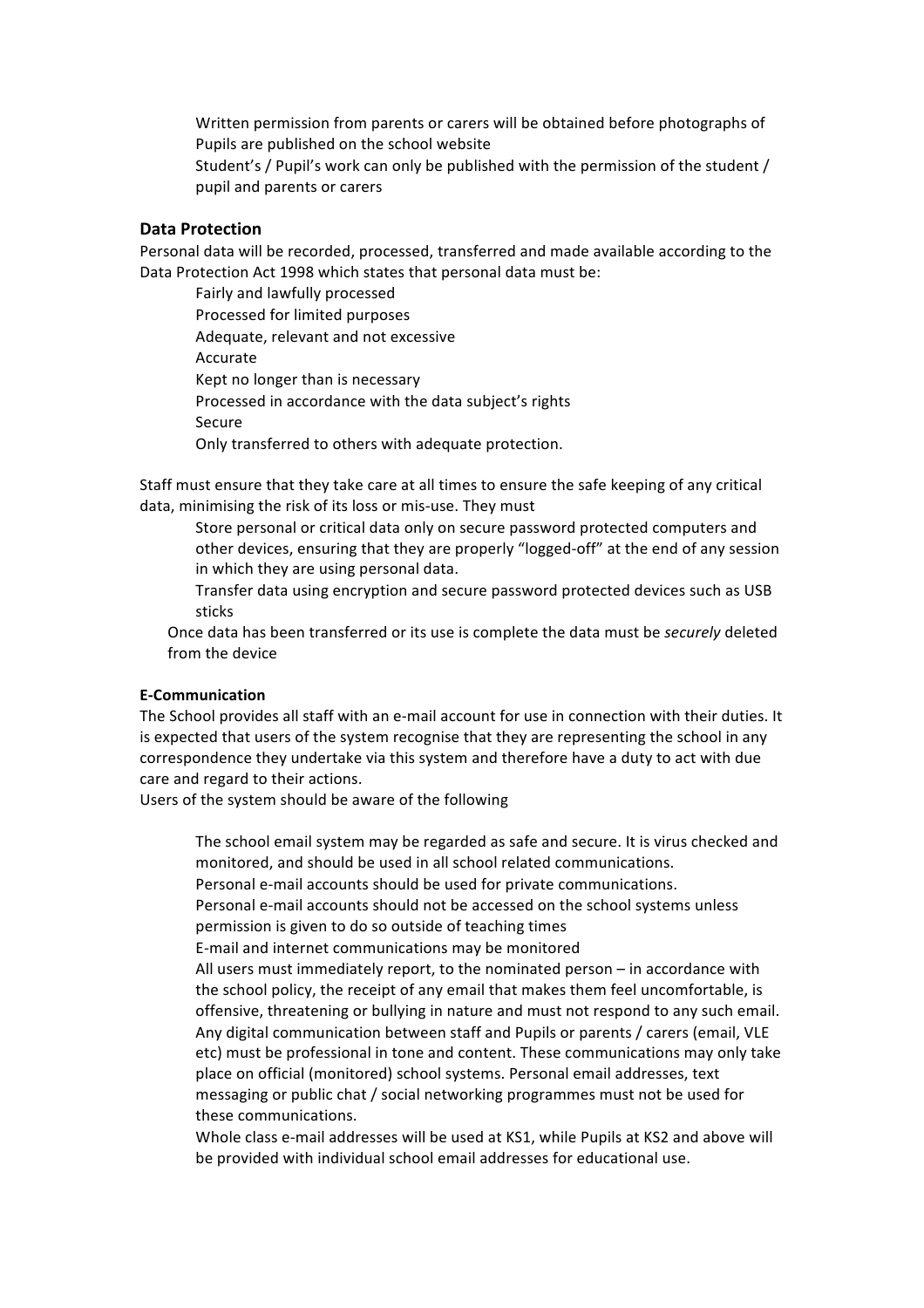Pupils will be taught about good email practices, safety issues, and how to respond to the risks attached to the use of e-mail.

#### **Illegal and Unacceptable Internet Activity**

The school believes that the activities below would be illegal, and or unacceptable in a school context and that users of the school systems should not engage in these activities. The school policies and systems restrict and forbid certain Internet usage as follows: Users shall not visit Internet sites, make, post, download, upload, data transfer, communicate or pass on, material, remarks, proposals or comments that contain or relate to:

 child sexual abuse images promotion or conduct of illegal acts, eg under the child protection, obscenity, computer misuse and fraud legislation adult material that potentially breaches the Obscene Publications Act in the UK criminally racist material in UK pornography promotion of any kind of discrimination promotion of racial or religious hatred threatening behaviours, including promotion of physical violence or mental harm

 any other information which may be offensive to colleagues or breaches the integrity of the ethos of the school or brings the school into disrepute Using school systems to run a private business Use systems, applications, websites or other mechanisms that bypass the filtering or other safeguards employed LA and / or the school Uploading, downloading or transmitting commercial software or any copyrighted materials belonging to third parties, without the necessary licensing permissions

 Revealing or publicising confidential or proprietary information (eg financial / personal information, databases, computer / network access codes and passwords)

 Creating or propagating computer viruses or other harmful files Carrying out sustained or instantaneous high volume network traffic (downloading / uploading files) that causes network congestion and hinders others in their use of the internet On-line gaming (educational) On-line gaming (non educational) On-line gambling On-line shopping / commerce File sharing Use of social networking sites(see social networking policy) Publishing to YouTube or similar sites